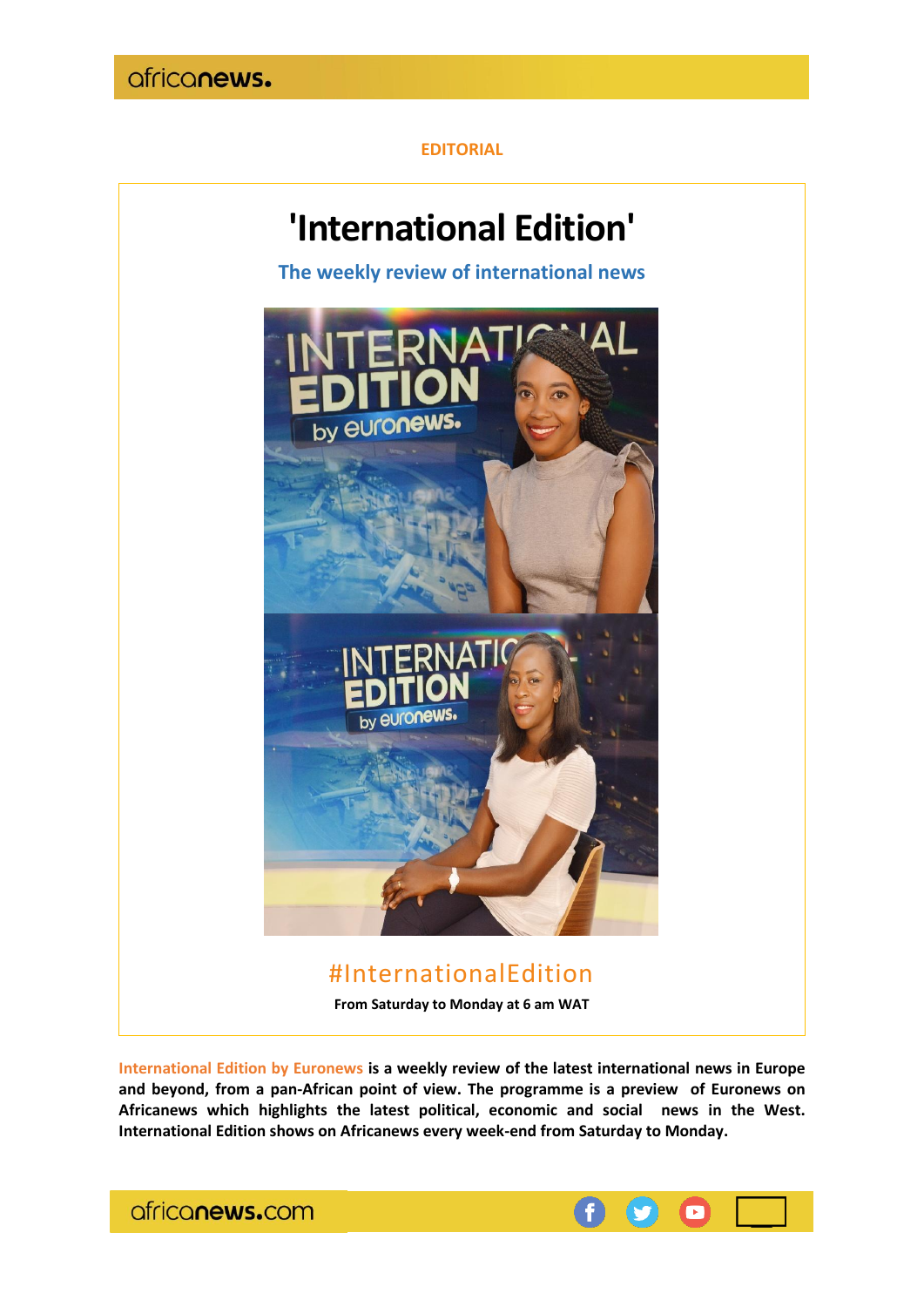## africanews.

Africanews is the first pan-African, multilingual media that presents the new face of information from a continent in motion.

Every week-end, **International Edition** provides news and information about the most talked stories around the world. The programme is a weekly review of the latest European headlines and top stories from a pan-African perspective, a selection done by our editorial team in Pointe-Noire.

With **International Edition**, we stay close to the information, the world and its diversity, and we go beyond Africa and build a bridge with Euronews, our sister channel and European news aired every day.



### **International Edition**

Broadcast : Saturday at 6am WAT

Duration : 10', then rebroadcast every hour from Saturday to Monday morning

africanews.com/programmes/internationaledition/ [#I](https://twitter.com/hashtag/TheMorningCall?src=hash)nternationalEdition [@africanews](https://twitter.com/africanewsfr)

## **@elayneshani**

Elayne Wangalwa, born in Kenya, is the Englishspeaking journalist who presents **International Edition** on a one-week rotation schedule.

Elayne previously worked for the pan-African economic and financial television channel CNBC AFRICA and as a columnist for Forbes Africa magazine. She has a keen interest in current affairs and business news.She interviewed leading business executives such as Akinwumi Adesina, former Nigerian Minister of Agriculture and current President of the African Development Bank.

Elaynes has a background in Electronic Media and Public Relations from DayStar University in Kenya.

She joined Africanews in October 2015 and is among the pioneer team.

africanews.com

**About Elayne Shani Wangalwa**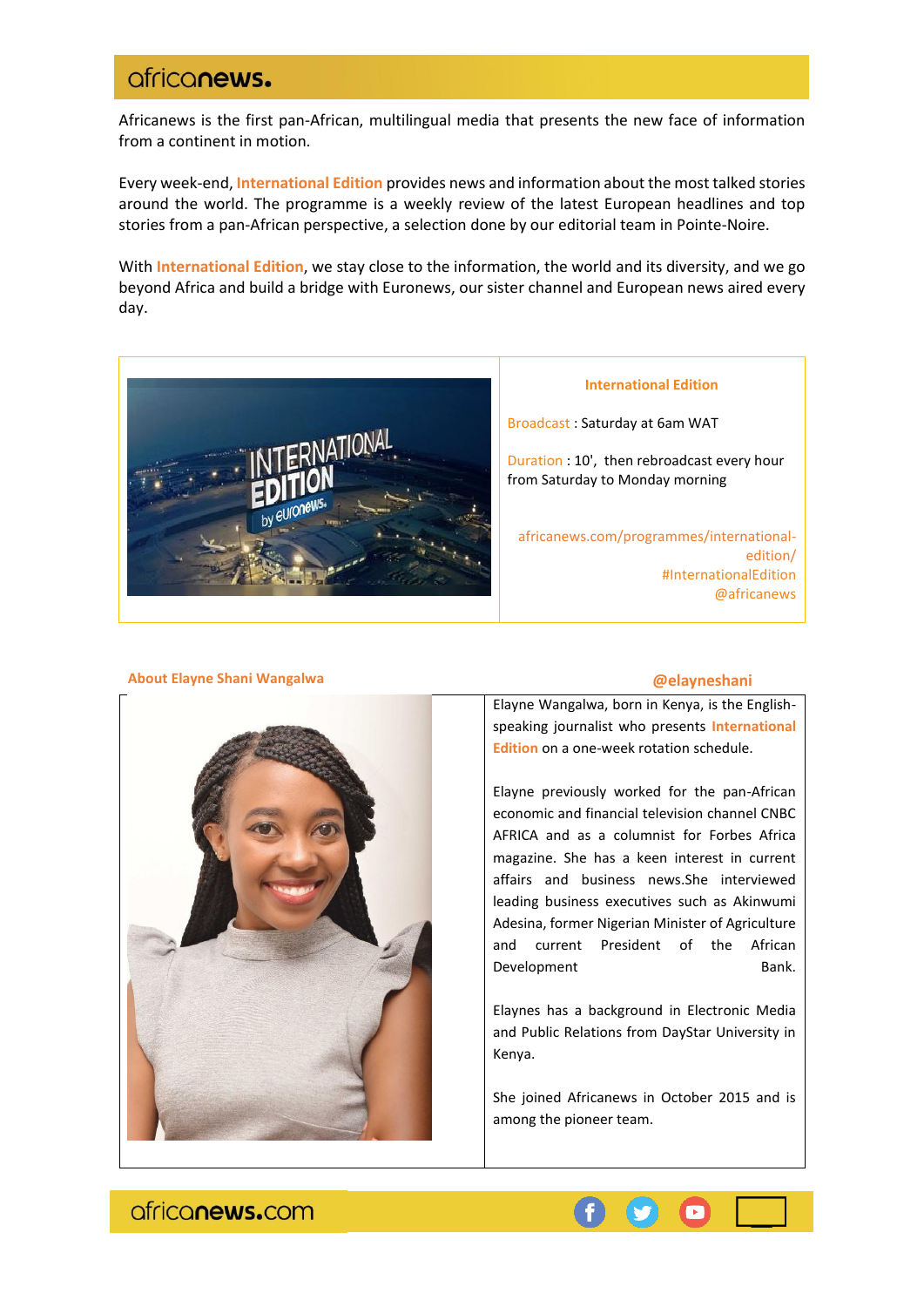## africanews.

### **About Ruth Lago @ruth\_lago**



Ruth Lago, born in Ivory Coast, is the French-speaking journalist who presents **International Edition** every other week**.**

Ruth started her career in two private and non-commercial radio stations as a sports journalist. She worked next as correspondent for several international media outlets including Canal +, for the program Talents d' Afrique.

She also worked during two years at the Francophone Desk for AFRKATV, a pan-African television, before joining Africanews team in October 2015, among the pioneer team.

Ruth has a post-graduate diploma in communication studies after a Higher Technician's Certificate in Business Communication obtained in Abidjan.

#### Follow us on Twitter @africanews **and @euronews\_group**

For further information, please contact:

**Press Office Editorial** Solange Bodiong Chauwin François Chignac Communication Officer **Africanews Director** Africanews Director **t** + 242 06 460 86 98 **t** +242 06 996 00 88 [solange.bodiong-chauwin@africanews.com](mailto:solange.bodiong-chauwin@africanews.com) francois.chignac@africanews.com

**Euronews Group** press office - Lydie Bonvallet - t +33 (0)4 28 67 05 3[5 lydie.bonvallet@euronews.com](mailto:lydie.bonvallet@euronews.com)

#### **About Africanews**

Africanews, launched in 2016 (digital in January, TV in April), stands out as the first pan-African multilingual media source produced simultaneously in French and English, and offering coverage of African and global news from a sub-Saharan perspective.

Today, Africanews TV is available in 38 countries across sub-Saharan Africa thanks to major pay-tv players and national channels (partial broadcast). The Africanews signal covers sub-Saharan Africa and the Indian Ocean islands via two satellites: SES 4 and SES 5.

Africanews' digital platforms, available around the world, highlights the challenges and opportunities of a connected Africa:

[africanews.com](http://www.africanews.com/) has a responsive website design to suited to all mobile, tablet and computer screens.

- two YouTube channels (in [English](https://www.youtube.com/africanews) and [French\)](https://www.youtube.com/africanewsfr) and [Facebook](https://www.facebook.com/africanews.channel/) and Twitter accounts [@africanews](https://twitter.com/africanews) and [@africanewsfr.](https://twitter.com/africanewsfr)
- An application for iOS devices avalaible for free on the App Store

africanews.com